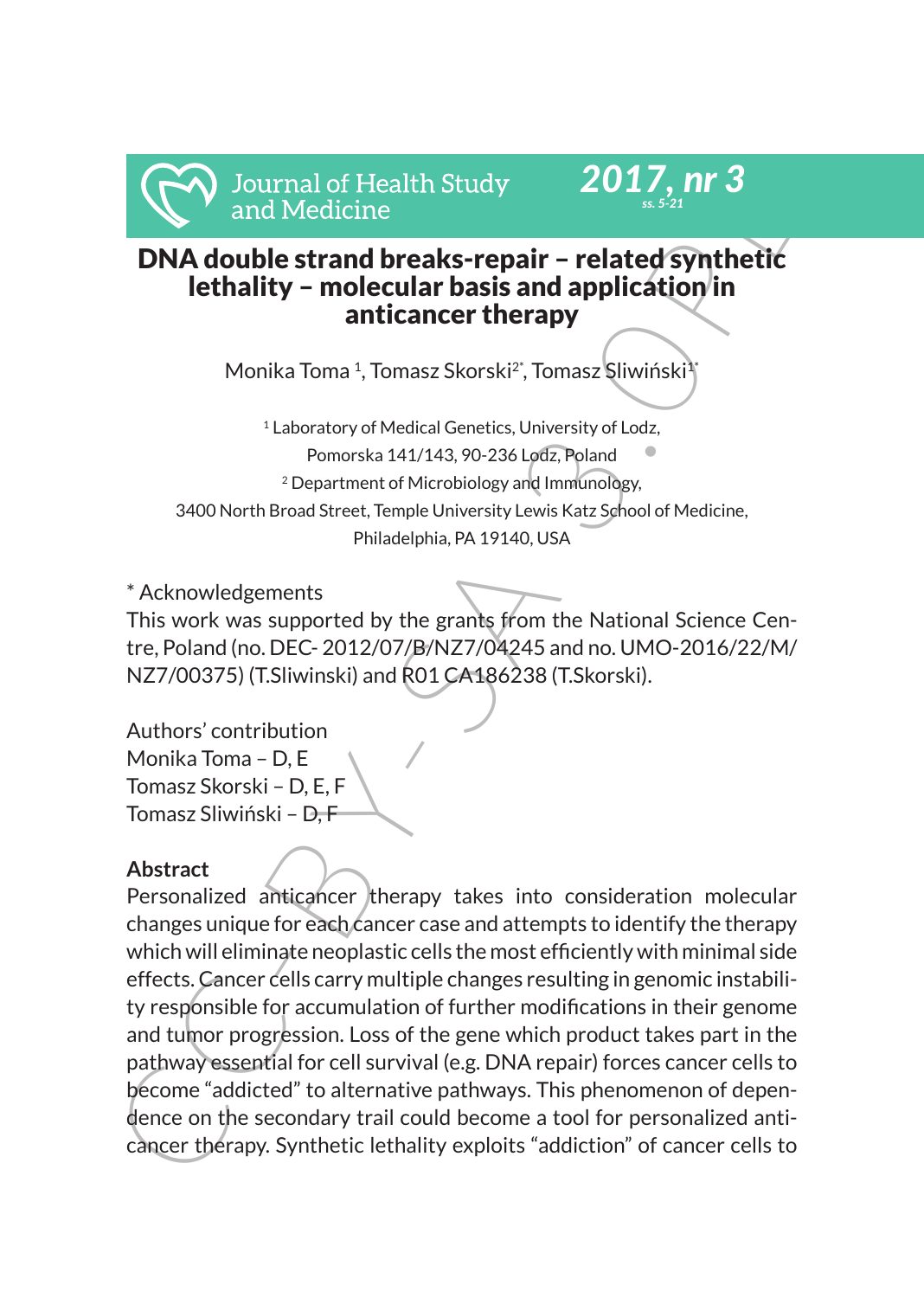changes formed on the pathway of carcinogenesis by inhibition of genes and proteins crucial for the alternative pathways responsible for cancer cell survival. These changes, missing in the genome of normal cells and tissues cause them to evade lethal influence of compounds used in the induction of synthetic lethality in neoplastic cells. Research on this phenomenon is conducted within multiple cellular pathways. Synthetic lethality approaches taking advantage of alterations in the mechanisms of DNA repair are very likely to have a great impact on the field of anticancer therapy. In this short review, we discuss molecular basis of synthetic lethality in the cancer cells with deficiencies in DNA double strand break repair pathways. We will also shortly review the application of these interactions in clinical use and the mechanisms of resistance of cancer cells to synthetic lethality.

#### **Key words**

DNA repair, synthetic lethality, cancer, personalized medicine, PARP inhibitors

#### **Introduction**

Cange someon of paramog of cartingentes by imminion of geness<br>and proteins crucial for the alternative pathways responsible for cancer<br>cell survival. These changes, missing in the genome of oromatogells and<br>insuces cause t Our DNA is constantly exposed to the exo- and endogenous damaging factors. Exogenous threats include ionizing radiation, hypoxia or anticancer chemotherapeutics including compounds like platinum salts, alkylating agents or topoisomerase inhibitors. However, DNA damage can occur even in the absence of external damaging factors, as DNA is vulnerable to the influence of endogenous genotoxic agents and processes naturally occurring in the cell's environment. This includes generation of reactive oxygen species (ROS) during metabolism or collision of transcription or replication machinery [1]. The most toxic results of DNA damaging factors are double strand breaks (DSBs) which are disruptions of chromosome continuity. In comparison to the rapture of a single DNA strand, where the sequence can be easily rebuilt basing on the complementary, uninter rupted strand, restoring chromosome continuity and sequence order could be a challenging task. Unrepaired DSBs can result in the cell death and lead to an increase in genomic instability by causing genome rearrangements, mutations, loss of heterozygosity [2]. Such changes are responsible for dysregulated cell growth, tumor progression and increased tumor cell invasion. Scars arising after multiple deletions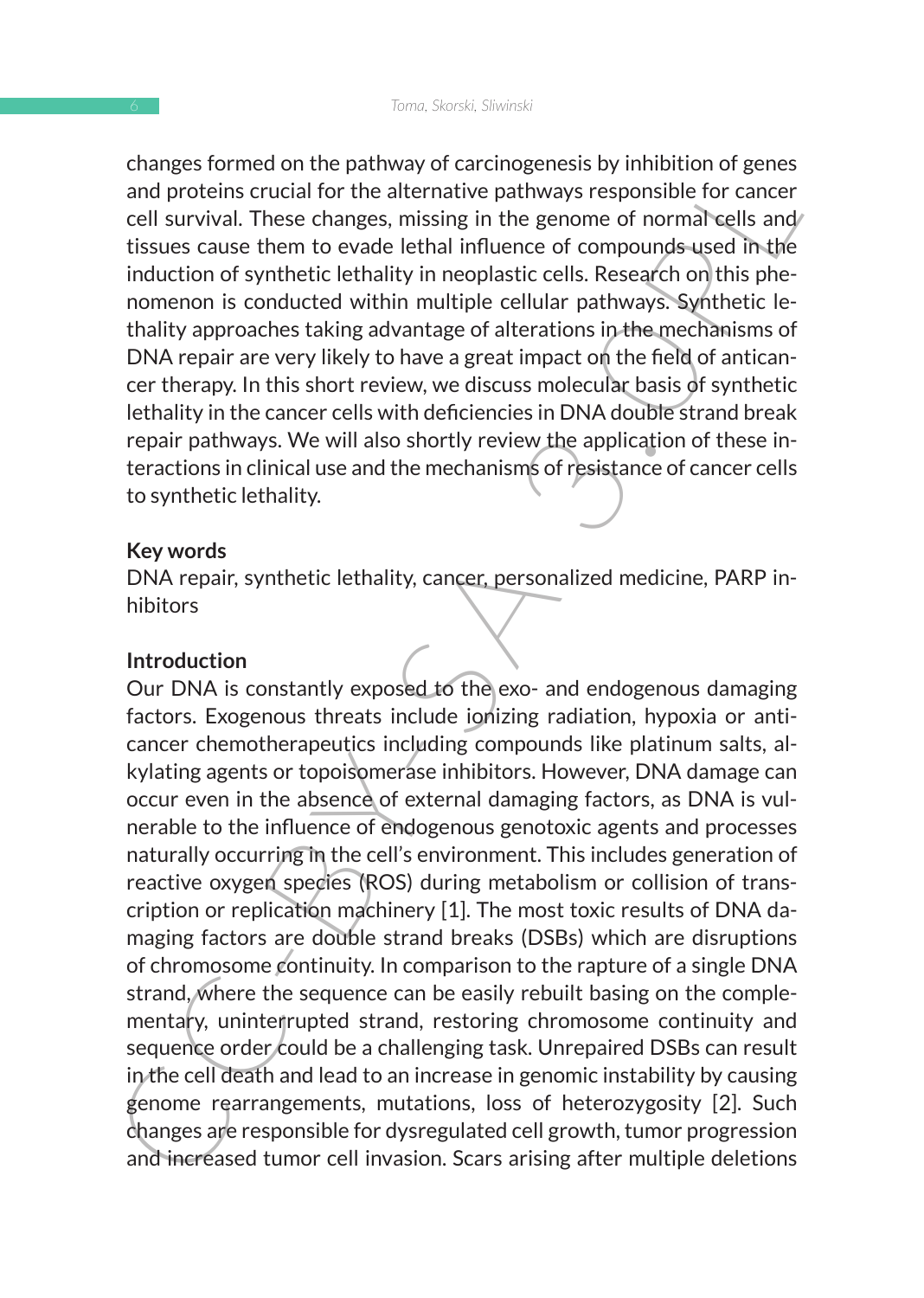7

and inversions are visible in the chromosomes of about 2-3% of cancer cells [3]. Therefore, proper functioning of DNA repair systems is crucial to prevent neoplastic transformation and guarantee genome stability.

Disruption of processes crucial for cell survival (e.g. DNA repair systems) could be potentially used as a therapy aimed against neoplastic cells. In their genome loss of the gene which product is important for cell survival is probable due to the genomic instability. Under conditions of loss of such compound, cancer cell in order to survive redirects the tasks to alternative pathway and becomes "addicted" to it. Synthetic lethality as a novel tool in anticancer therapy assumes inhibition of an alternative pathway in order to sensitize neoplastic cells and subsequently cause their death. This elegant method would let us selectively eliminate tumor cells and not normal cells and tissues, because the action of basic mechanism will rescue them from the influence of backup pathway inhibitor [4]. Development of personalized therapy basing on unique cancer cell vulnerabilities is very likely to increase the efficiency and specificity of novel anticancer treatments.

## **The concept of synthetic lethality in anticancer therapy**

and metersions are visible in the Carolina and exists are coluct 2-5 and the coluct and the coluct the coluct of proper functioning of DNA repair systems is crucial to prevent neoplastic transformation and guarantee genome The phenomenon of synthetic lethality was first ascribed by Theodor Dobzhansky in 1922, however the revolutionary idea of using it in anticancer therapy was published in 1997. Leland H. Hartwell characterized it as a method of a great medical potential which could also help to identify network of interactions underlying carcinogenesis [5, 6]. In the process of carcinogenesis normal cells gradually turn into cancerous, invasive derivatives. They become self-sufficient in growth signals induction which results in increased proliferative potential and invasive character of cancer cells. They also evade proapoptotic and growth suppressing signals [7]. Changes occurring in the genome of neoplastic cells often become the origin of the "addiction" of their viability to function redirection to backup pathways. Depending if neoplastic cell becomes addicted to the oncogene or gene that itself is not classified as oncogene but still supports cancerous phenotype and provides its survival, the phenomenon is called either "oncogenic" or "non-oncogenic addiction" [8]. Unique changes of the cancer cell's genome are the features allowing to design therapy which would specifically distinguish them from normal tissues. Targeting pathways buffering the loss of mechanisms essential for cell survival sho-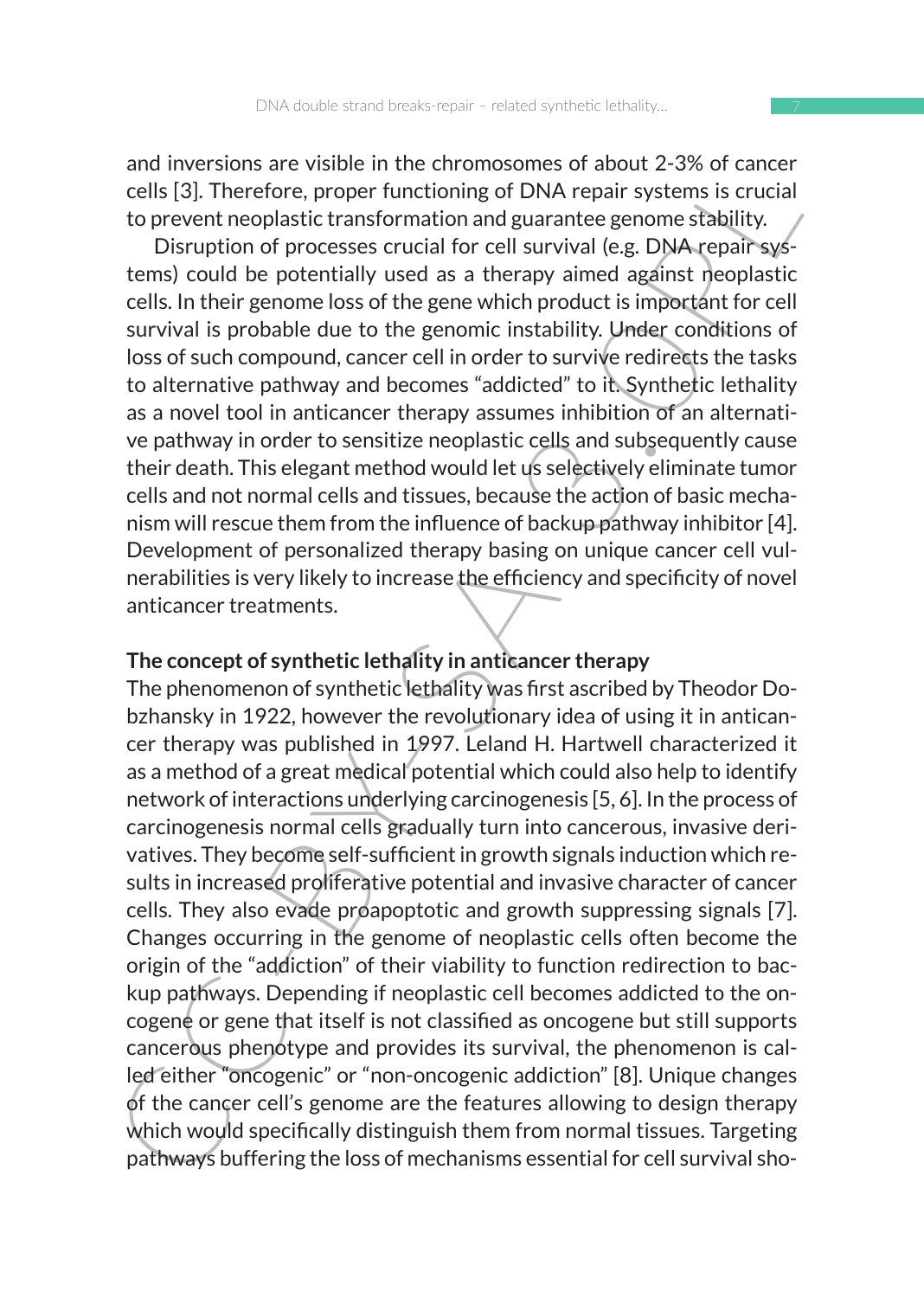uld create a specific therapy giving minimal side effects. Abnormalities in DNA damage response systems predispose to neoplastic transformation and determine the cell response to the therapy. Tumor-specific defects/ of repair mechanisms seem to be an ideal target for such therapy as they share similarities in the order of the stages and some proteins dreate networks of interactions between multiple systems which may mean that many synthetic lethality connections may exist within them[9].

## **Double strand break classical and alternative repair pathways**

our case as specime their yightimit and the enects. Antiomination<br>and determine the cell response by the herapy. Tumor-specific defects<br>and determine the cell response to the therapy. Tumor-specific defects<br>of repair mecha The main systems responsible for repair of DSBs are homologous recombination (HR) and non-homologous end joining (NHEJ) and their two subpathways. HR is considered error-free but it works basing on the template of extensive homologous sequence of sister chromatid or homologous chromosome which means it can be functional only during G2/S phases when the proximity between homologous sequences is the smallest [10]. NHEJ on the other hand does not need long fragments of homology and can work on the blank or near blank ends or use microhomology between short ssDNA overhangs. However, NHEJ repair may contribute to the genomic instability because substrate strands might not be chosen properly resulting in translocations and end-editing process may lead to deletions and insertions [11]. In the first step of canonical or classical NHEJ (cNHEJ), the damage is recognized and bound by Ku heterodimer (Ku70/Ku80) which protects ends from nucleolytic attacks. Ku serves as a loading factor which recruits different agents needed for lesion repair. When bound to DNA, Ku shows high affinity to the catalytic subunit of DNA-dependent protein kinase (DNA-PKcs). Interactions between them result in activation of DNA-PK complex, binding it at each end and tethering them. Phosphorylation of different residues of DNA-PK results in either opened or closed lesion conformation which either blocks or allows different proteins like end-processing proteins, polymerases or ligases to the damage area [12]. The crucial moment of cNHEJ is performed by ligase  $IV | (L | G4)$  in cooperation with X-ray repair cross-complementing protein 4 (XRCC4) which aligns and stabilizes ends for final end joining[13]. Abnormalities in the proper functioning of cNHEJ caused for the instance by mutations in Ku, DNA-PKcs or LIG4 may lead to the redirecting of DSBs repair to the alternative mechanism – altNHEJ. Such incident may lead to formation of translocations and more extensive de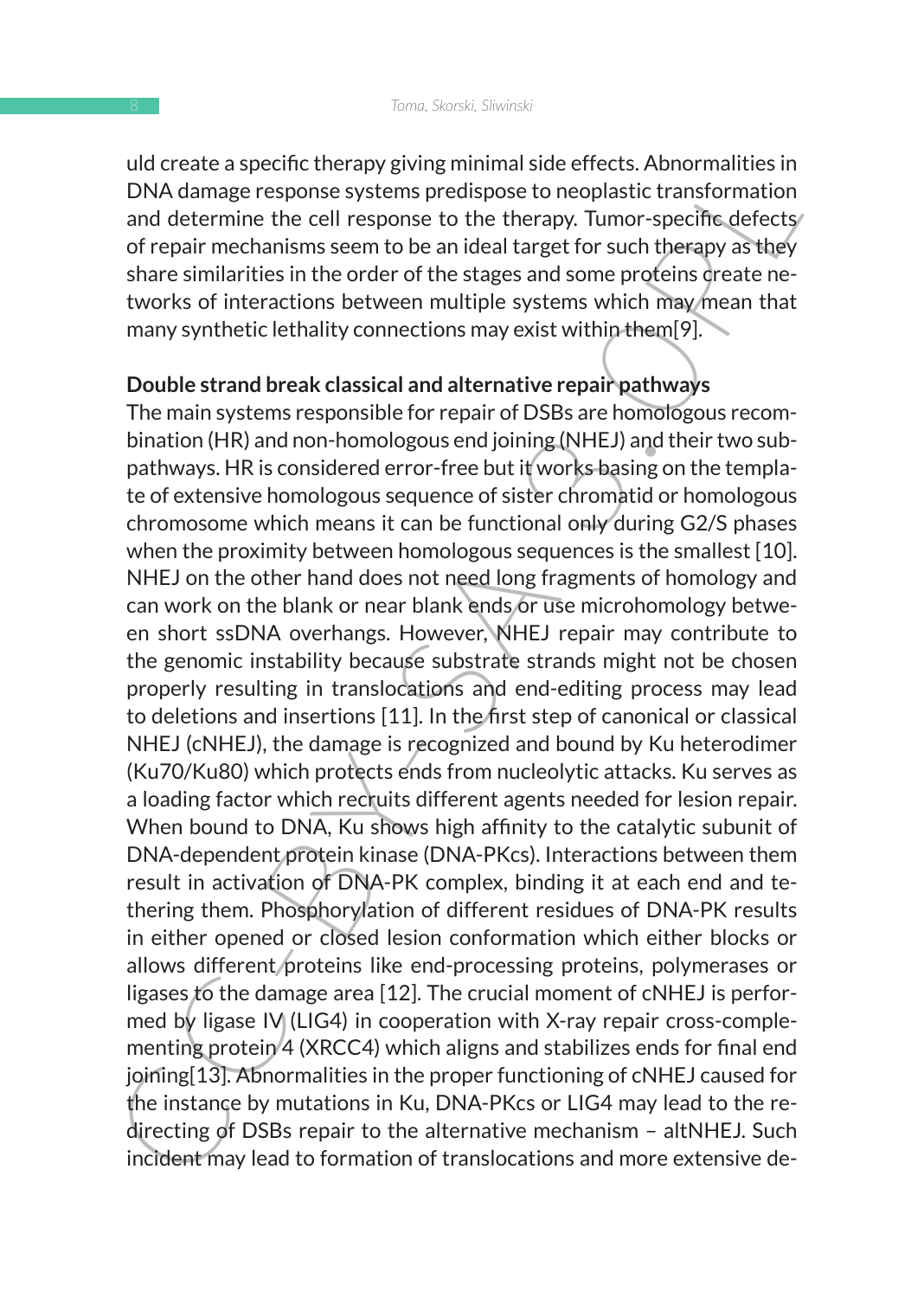Future to the minder matter to the same that the same of the minder physiological conditions at<br>HHEJ dees not exhibit any significant role. In comparison to cNHEJ, its backup pathway requires microphomoy<br>logy between singl letions due to the more inaccurate character of backup NHEJ pathway. Under physiological conditions altNHEJ does not exhibit any significant role. In comparison to cNHEJ, its backup pathway requires microhomology between single stranded overhangs on lesions ends. One of the reasons of error-prone character of this repair system is its lower kinetic often leading to the damage ends separation, selection of wrong partners for repair and genome rearrangements. End-resection required for microhomology searching may result in relatively long deletionsand loss of DNA between homologous fragments [14]. AltNHEJ, similarly to the basic mechanism, begins with the step of damage recognition and binding by repair machinery which in this case is held by Poly [ADP-ribose] polymerase 1 (PARP1). Because of the wide variety of processes which PARP participates in (including induction of HR at stalled replication forksand repair of DNA base modifications and single strand breaks in base excision repair BER) it is lately being extensively researched as a target for anticancer therapy in cases with detected deregulations of processes like HR or cNHEJ. To this day, correlation between mutation in BRCA gene and inhibition of PARP is the only one which already found application in anticancer therapy and is currently being widely researched in multiple clinical trials. In altNHEJ, PARP participates in formation of the synapsis between ends and recruits different factors like microhomology revealing complex MRN (MRE11/RAD50/NBS1). Further steps of repair include microhomology annealing by polymerase Θ and end ligation held by either LIG1 or complex of LIG3a and X-ray repair cross-complementing 1 protein (XRCC1) [15].

In comparison to NHEJ, HR system requires extensive homology revealing what ensures its high accuracy in reconstruction of the DNA sequence. HR involves steps of end processing which similarly to altNHEJ is held by MRN complex but further resection is maintained by exonuclease 1 (EXO1). Created single stranded DNA overhangs are protected by replication protein A (RPA) which particles cover strands like beads. In the next step recombinase filament of RAD51 forms at the end of the lesion and invades homologous sequence[16]. Tumor suppressor proteinsBR-CA1 and BRCA2 are other elements crucial for proper functioning of HR system by interaction with compounds like MRN or RAD51. The ability of BRCA2 to bind both ss-, dsDNA as well as RAD51 may indicate its important role in the proper localization and formation of the recombinase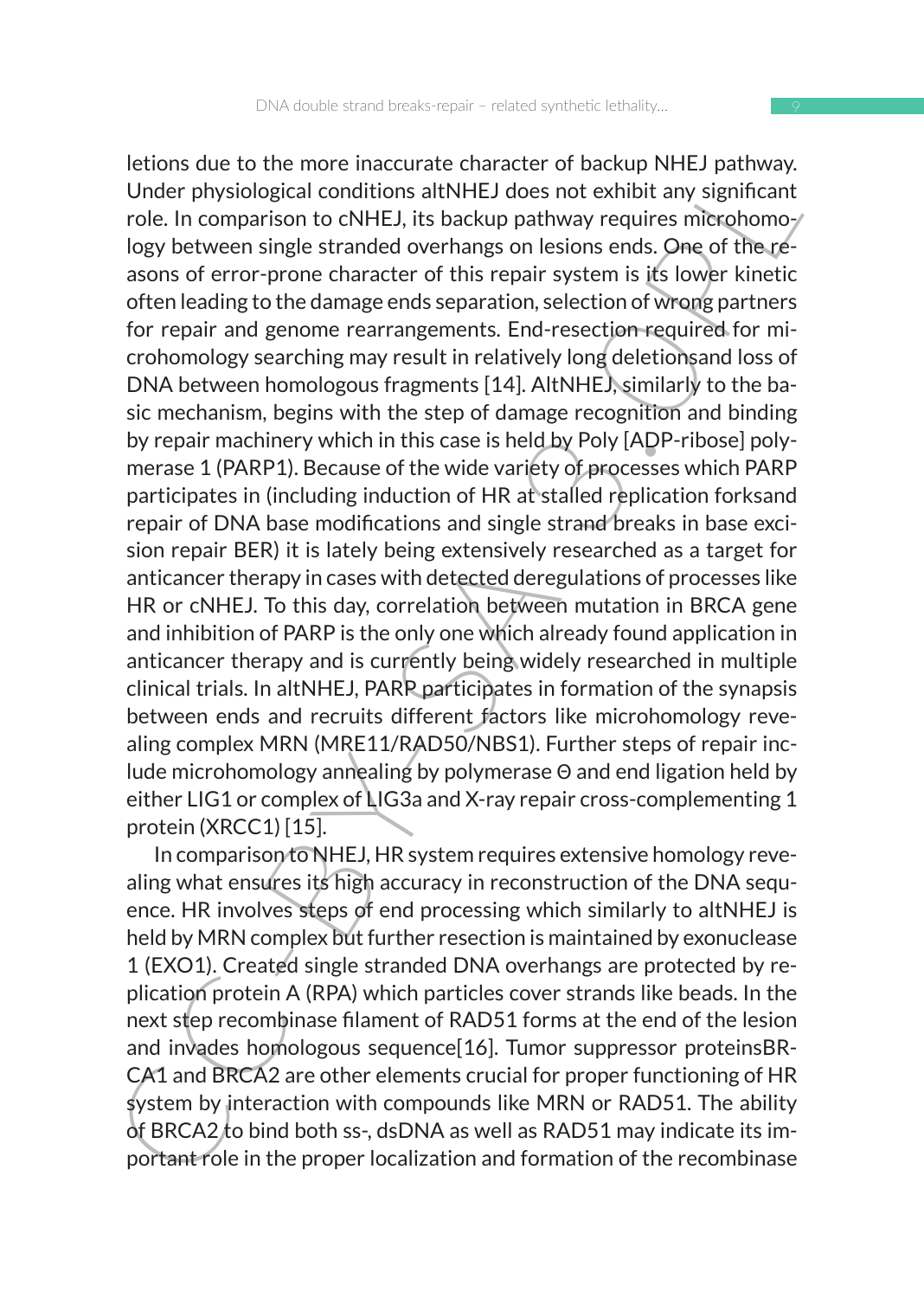filament [17]. BRCA1 and 2 are bound together by PALB2 (partner and localizer of BRCA2) which also stabilizes them and helps them localize at the lesion. The last protein supporting recombinase filament is RAD54 which cooperates with it at the stages of homology search, D-loop formation and catalyzes its dissociation from heteroduplex. Elongation of the damaged strand localized in D-loop is led on a template of homologous sequence and when the process is over it dissociates and pairs with elongated overhang at the other end of a damage. Excessive nucleotides at the 3' ends of freshly synthetized sequences are then removed to prepare ends for ligation [18].

niament [17]. It has the total and 2 are both to the continuous collates the procedure of BRCA2) which also stabilizes them and helps them localize at the lesion. The last protein supporting recombinase falment is RAD54 wh RAD52 is a protein participating in HR repair, promoting binding of recombinase complex to RPA coated DNA mainly by abolishing RAD51- -binding inhibitory effect of RPA-ssDNA complex [19]. It has been proposed that recombination mediators RAD52 and BRCA1/2 take part in separate HR subpathways. Basic mechanism depends on action of BRCA together with RAD51 as it was described above but under conditions of BRCA depletion, alternative pathway depending on RAD52/RAD51 activates. It has been shown that cancer cells carrying mutations of BRCA resulting in loss or reduction of their activity were sensitive to inhibition of RAD52 [20].

#### **Synthetic lethalityclinical application**

Addiction to the elements crucial for repair of DSB is a frequent phenomenon in cancer cells with abnormalities in basic repair systems. Such systems become vulnerabilities which may be utilized in synthetic lethality-related therapy which could sensitize tumor to DNA damage accumulation. This elegant approach aims genomic changes specific for cancer cells and not normal cells which provides its high specificity, satisfactory results at low doses and limited side effects [21]. Research over network of interactions between DSB repair compounds have made it possible to forecast targets for synthetic lethality based anticancer therapy.

Synthetic lethality interactions between PARP1 and BRCA are the only ones which are clinically significant for the present moment. Evidence of response of BRCA1/2 deficient cells to PARP inhibitors were first reported in 2005 [22]. Proteins from PARP family are involved in pathways like repair of single strand breaks and base modifications in BER/SSBR mechanism, repair of DSBs in altNHEJ under conditions of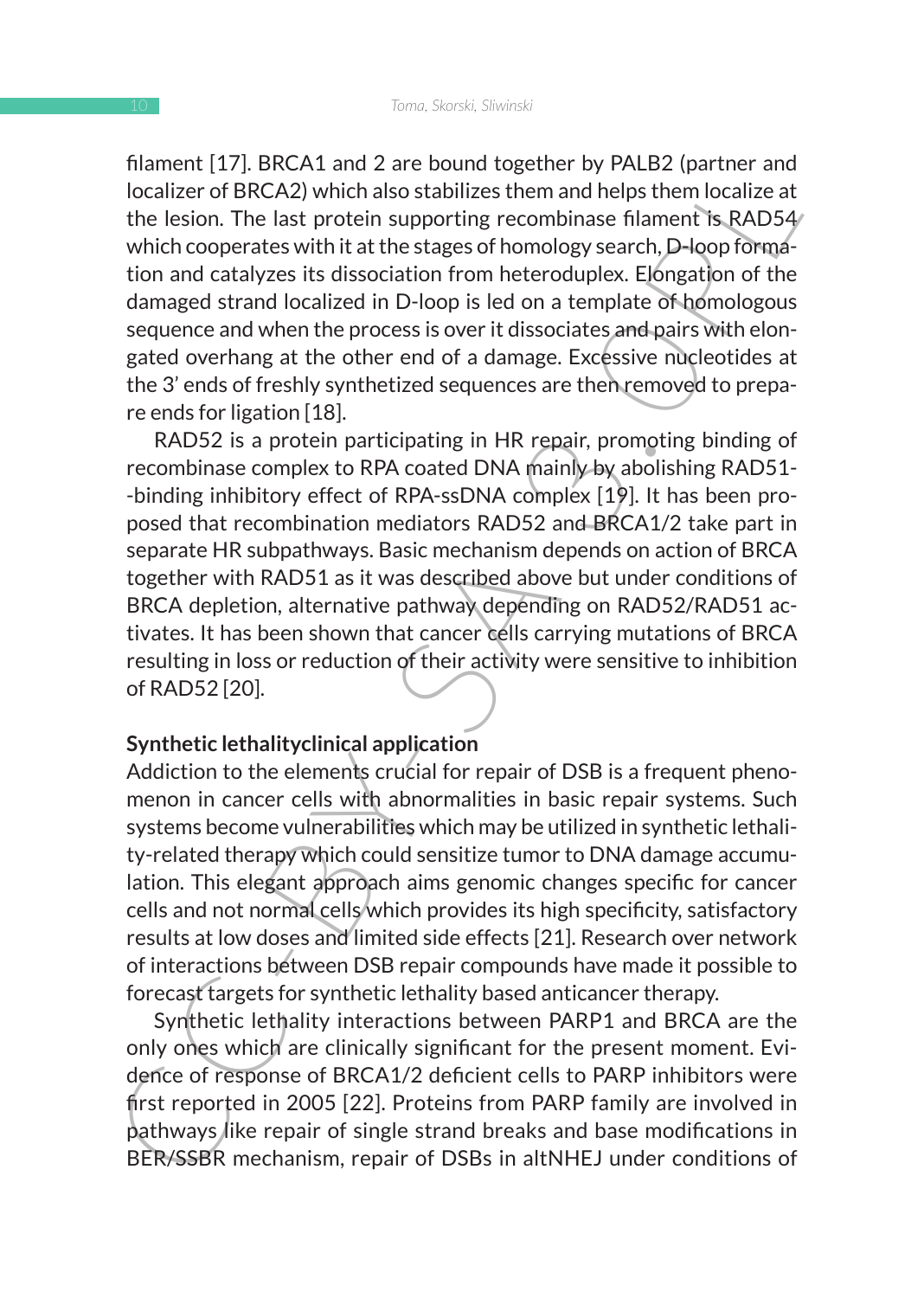original CONFLS) or the filmulation at stating repiration (Torks, Inite de-<br>new prived in PARP are visible and fertile, however, they become sensitive<br>to feators damaging DNA (e.g. alkylating agents or radiation)[28]. Inac disrupted cNHEJ or HR initiation at stalled replication forks. Mice deprived in PARP are viable and fertile, however, they become sensitive to factors damaging DNA (e.g. alkylating agents or radiation) [23]. Inactivation of PARP results also in an unsuccessful repair of single strand breaks which results in their progression to DSBs and accumulation under conditions of insufficient activity of DSB repair mechanisms (e.g. BRCA1/2 mutations) [24]. Although NHEJ is considered major DSB repair pathway in mammalian cells, some cancer types rely more on mechanisms requiring homology [25]. Mutations in BRCA1/2 or their epigenetic silencing termed "BRCAness" have been associated with elevated risk of ovarian and breast cancer. Abnormalities in BRCA genes have been also identified in cases of melanoma, prostate and pancreatic cancers [26]. Translocation BCR-ABL1 in leukemia was correlated with downregulation in BRCA1 to extremely low level which was due to suppressed translation [27]. PARP inhibitors can potentially be utilized under such conditions and sensitize cells to lethal effect of DNA lesions. The conditions of BRCA-deficiency in cells not expressing abnormalities in BRCA structure or level could be achieved by local mild hyperthermia leading to regional BRCA2 degradation [28].

Currently only a few PARP inhibitors found clinical application in personalized anticancer therapy although efficiency and specificity of novel compounds is investigated in numerous clinical trials. The group of PARP inhibitors includes olaparib (AZD2281, Lynparza™), rucaparib (AG14699, Rubraca®),niriparib (MK4827, Zejula™) already approved by Food and Drug Administration (FDA) as well agents like veliparib (ABT888), talazoparib (BMN673) or CEP9722 which are under clinical investigation in monotherapy and in combination with other DNA damaging compounds enhancing their effect [29]. PARP inhibitors were designed to mimic NAD+, bind to the donor residue of PARP and reduce its activity. Due to the high degree of homology between NAD-binding domains of members of PARP proteins family, inhibitors are unable to recognize different isoforms and they more likely influence the whole group of factors [30]. Novel inhibitors used in PARP aimed therapy demonstrate better pharmacokinetics, bioavailability and allow to achieve better results at significantly lower doses in comparison to previous PARP inhibitors [31].

What is more, PARP inhibitors might find clinical application under conditions of ineffective cNHEJ repair arising as a result of disruptions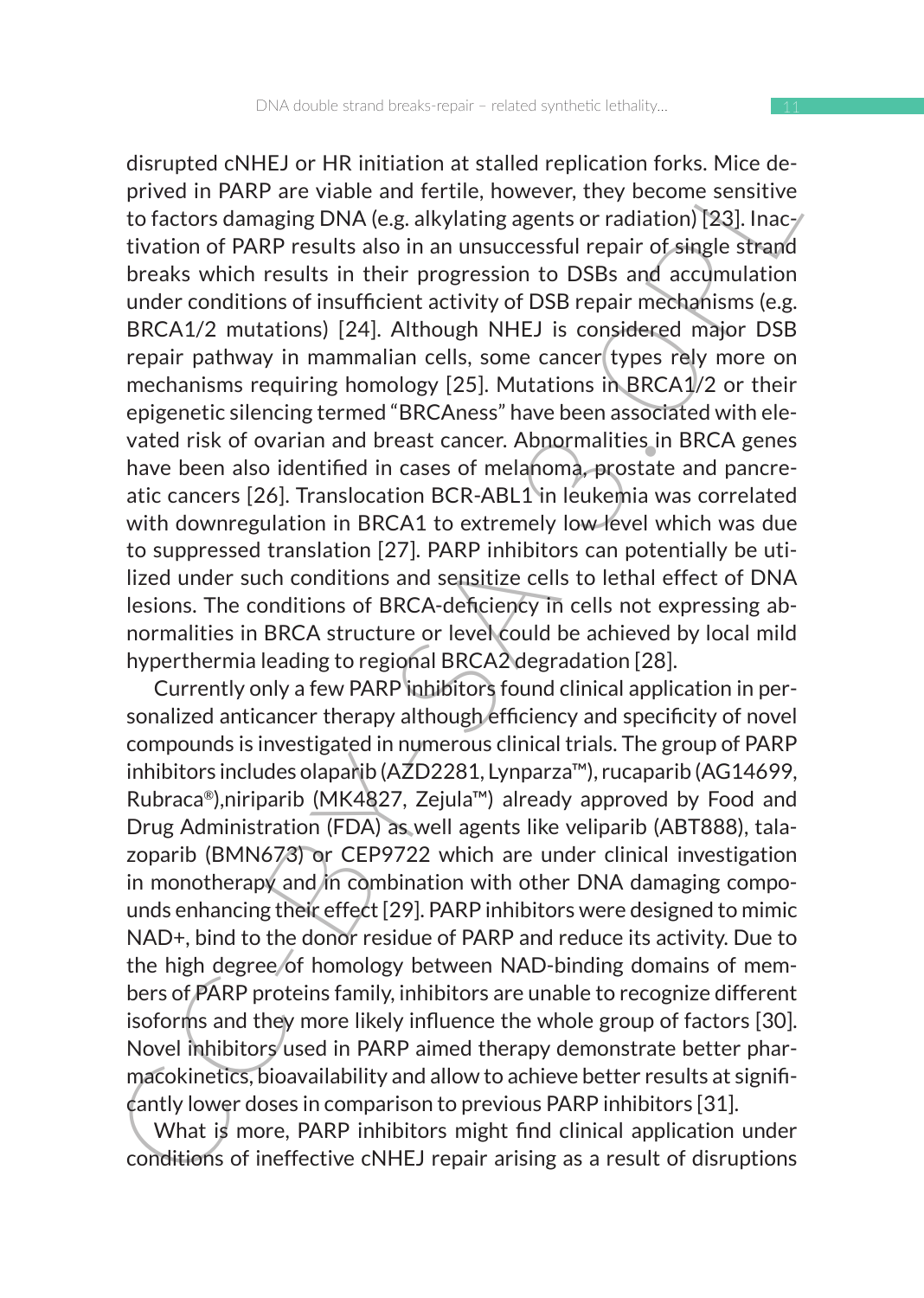In an computionis assesting to this paulway, e.g. tics of rol. Targeting<br>
PARP in melanoma cells expressing decreased level of LIG4 resulted in<br>
accumulation of toxic DSBs and specific elimination of tumor cells [32].<br>
Acc in the components essential for this pathway, e.g. LIG4 or Ku. Targeting PARP in melanoma cells expressing decreased level of LIG4 resulted in accumulation of toxic DSBs and specific elimination of tumor cells [32]. Acute myeloid leukemia (AML) cells carrying internal tandem duplications in fms related tyrosine kinase 3 (FLT3) gene demonstrate reduced level of Ku proteins and increased level of LIG3α. Under such conditions, altNHEJ, and not cNHEJ, is the major mechanism involved in the repair of DSBs and genomic rearrangements like deletions are more likely to occur. Utilization of PARP inhibition under conditions of low level of Ku could potentially sensitize leukemia cells carrying internal tandem duplications in FLT3 gene [33].

What is more, further efforts are made to identify and utilize other networks of interactions between factors essential for DSB repair. Previously mentioned crosstalk between two HR subpathways – BRCA1/2- -RAD51 and RAD52-RAD51, might become the next target for synthetic lethality related anticancer therapy. RAD52 targeting might selectively eliminate cells harboring mutations of genes like BRCA1/2 or PALB2 crucial for primary HR pathway where alternative RAD52-RAD51 pathway could be active in order to grant cell survival [34].

#### **Synthetic lethality in combination therapy**

Synthetic lethality compounds were primarily used in order to sensitize cancer cells to different DNA damaging agents e.g. radiotherapy or cytotoxic compounds but recent clinical trials show their high potential also in monotherapy. For instance, in cancer cells expressing dysfunctions in HR repair inhibition of PARP resulted in chemo- and radiosensitization. Nowadays, a wide spectrum of synthetic lethality compounds is an object of extensive research over they synergistic action with different anticancer agents. PARP inhibitors like veliparib or olaparib are under clinical trials in combination therapy with radiotherapy [35].

PARP inhibitors destabilizing repair processes in HR deficient cells also compliment therapy with currently available chemotherapeutics like temozolamide or dacarbazine – alkylating agents introducing alkyl groups to DNA [36]. Unsuccessful repair of such modifications, especially the most toxic O6-methylguanine, leads to the arrest of replication forks. Such obstacle leads to the PARP1 recruitment and HR activation. Cells with decreased effectiveness of HR appear to be more sensitive to the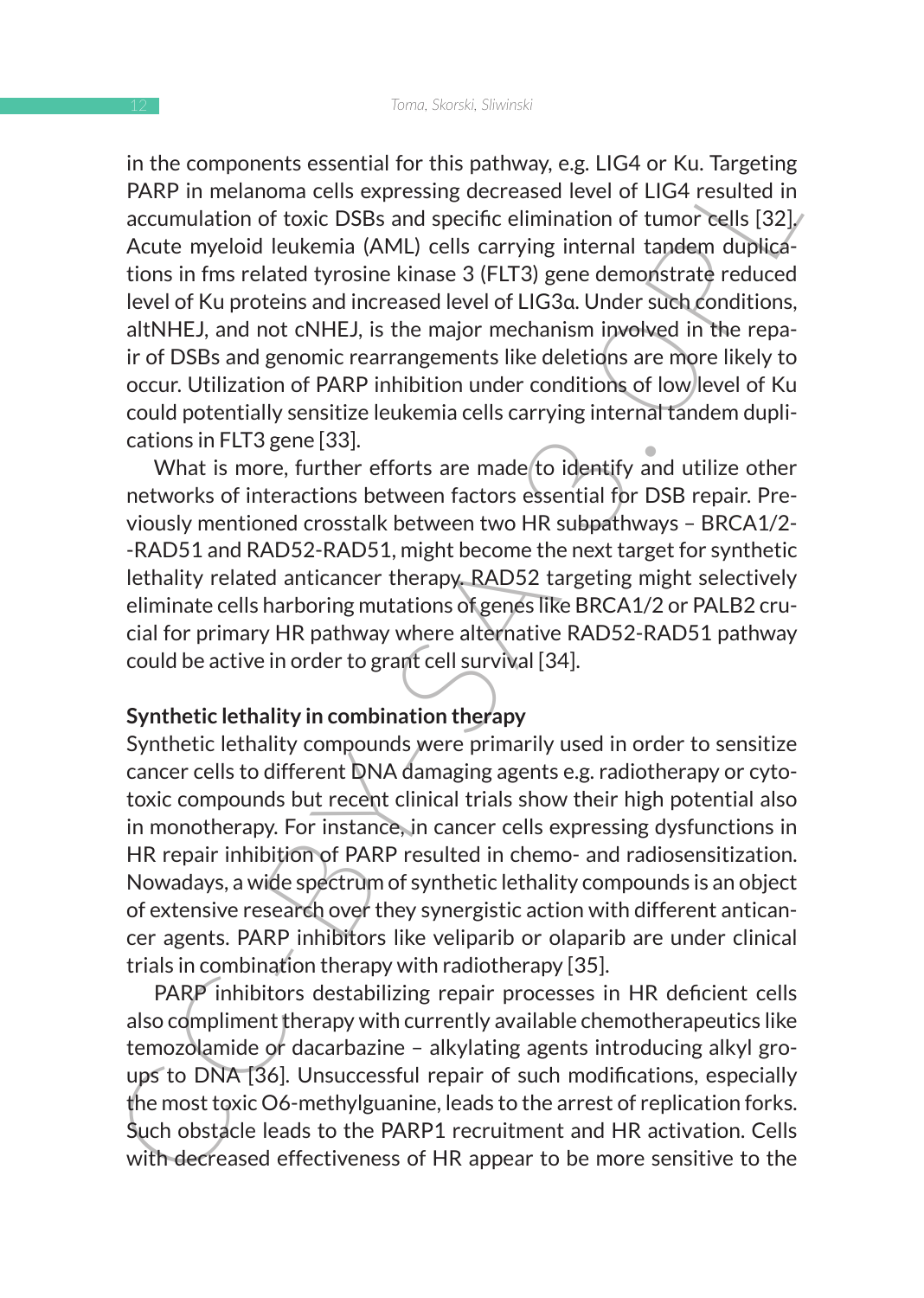alkylating agents [37]. For that reason combination of alkylating agents and PARP inhibitors appears as an attractive solution and its effectiveness is currently under analysis in numerous clinical trials in many cancer types.

Another compounds demonstrating synergistic effect with synthetic lethality compounds are DNA-damaging platinum salts (cisplatin or carboplatin) or gemcitabine which inhibits DNA replication by blocking replication forks progress [38, 39]. Topoisomerase inhibitors and poisons like camptothecin, irinotecan, etoposide, doxorubicine or mitoxantrone interact with enzymes responsible for DNA relaxation by induction of breaks in either one or both strands of DNA. Topoisomerase inhibition or poisoning results in their trapping at the DNA which may lead to the collision with replication machinery. PARP inhibition synergism with topoisomerase trapping bases on the requirement of PARP activity in repair of topoisomerase inhibition-caused damage [40].

Taxanes like docetaxol or paclitaxel suppress microtubules polymerization during cell division resulting in mitosis arrest and cell death. Taxanes are used in the treatment of gastric cancer which cells often harbor mutations in ATM gene (ataxia telangiectasia mutated) that often correlates with PARP inhibition sensitivity [41].

#### **Resistance development**

any<br>and PARP inhibitors appears as an attractive solution and its effective-<br>said PARP inhibitors appears as an attractive solution and its effective-<br>ress is currently under analysis in numerous clinical trials in many ca The challenging problem in the clinical utilization of the synthetic lethality based therapy is the development of resistance to the inhibitors. Mutations arising in different regions of BRCA appear to effect in various intensity of protein function loss. Some mutations may lead to the complete loss of activity of BRCA, whereas other may give rise to the protein with residual activity resulting in better resistance to PARP inhibitors [42]. What is more, treatment basing on drugs inducing DNA damage or mobilize error-prone systems may result in secondary resistance due to the novel mutations in genes like BRCA restoring their function and activating basic pathways [43]. Resistance development in cancer cases without function-restoring mutations suggest presence of other mechanisms responsible for inhibitor refractory phenotype. Mutation in BRCA1 antagonist named 53BP1, along with downregulation in BRCA1/2 results in rewiring of repair processes back to HR pathway [44]. The last element of cell resistance to the synthetic lethality inhibitors might be overexpres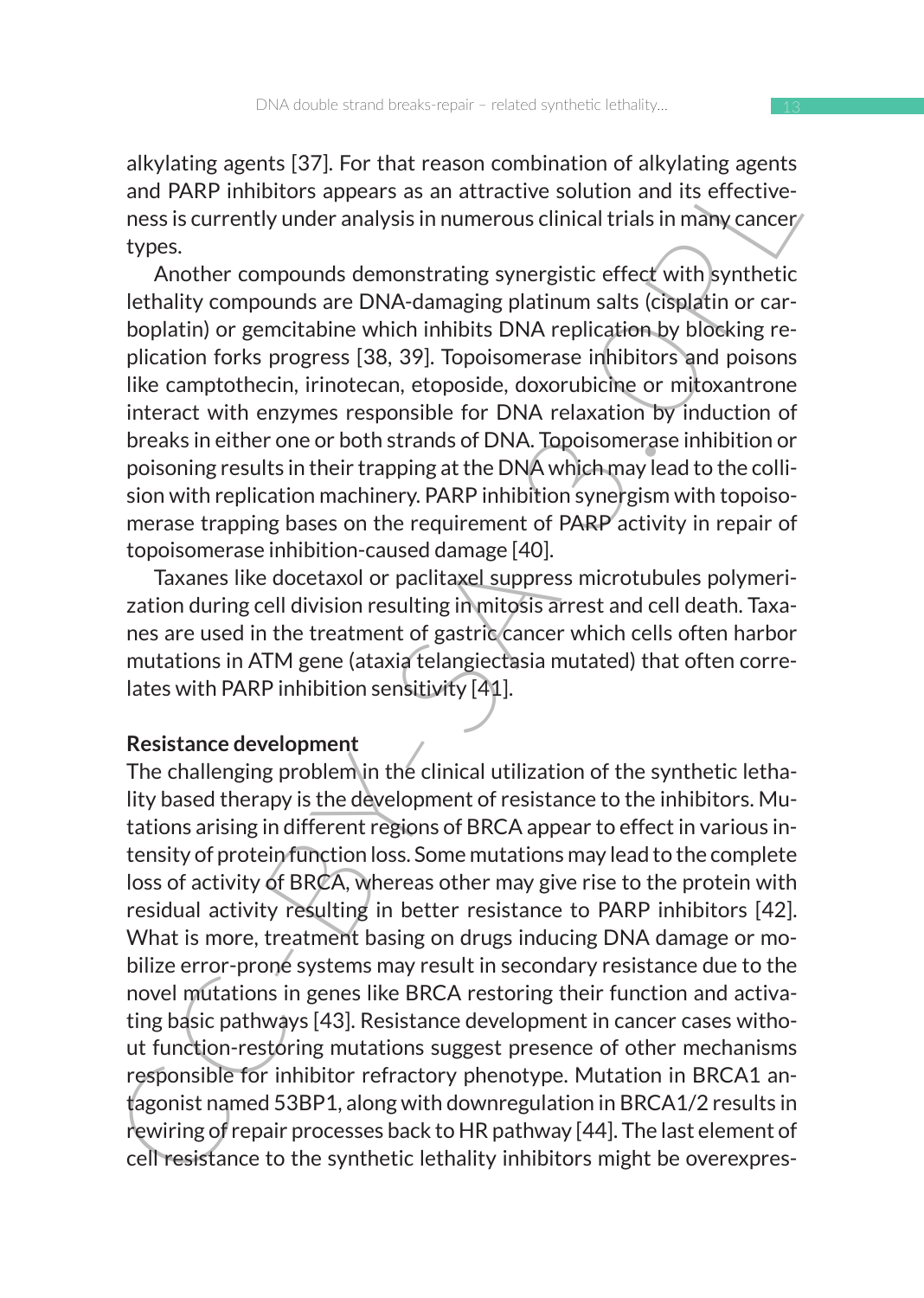sion of p-glycoprotein efflux pump (PgP) responsible for drug transport from the inside of the cell to its environment [45]. Solution of the problem of cancer resistance appears to be critical for further development of all synthetic lethality-related therapies.

#### **Summary**

Utilization of cancer cell specific vulnerabilities in synthetic lethality approach appears to be an elegant method of precise elimination of tumor cells without harm to healthy cells and tissues. Approval of inhibitors like olaparib by world agencies and further promising results from researches and clinical trials direct medicine into a new trajectory of personalized therapy and encourage further studies contributing to the broadening of our understanding on molecular biology of neoplastic diseases. However, this novel approach is still in its infancy and requires further insight into long term therapy effects and broader insight into synthetic lethality interaction networks which could find application in clinical use.

#### **Abbreviations**

station the symptople in the same properties and the properties of the properties of the cell to its environment [45]. Solution of the problem of cancer resistance appears to be critical for further development of all synt altNHEJ - alternative non-homologous end joining, AML - acute myeloid leukemia, ATM - ataxia telangiectasia mutated, BER - base excision repair, cNHEJ - classical/canonical non-homologous end joining, DNA-PKcs - catalytic subunit of DNA-dependent protein, DSBs - double strand breaks, EXO1 - exonucleases 1, FDA - Food and Drug Administration, HR - homologous recombination, LIG1/3/4 - ligase I/III/IV, MRE - complex of MRE11, RAD50, NBS1, NHEJ - non-homologous end joining, PALB2 partner and localizer of BRCA2, PgP – p-glycoprotein efflux pump, ROS - reactive oxygen species, RPA - replication protein A, ssDNA - single stranded DNA, XRCC1/4 $/$ X-ray repair cross-complementing protein 1/4

### **Conflict of interest**

There is no conflicts of interest.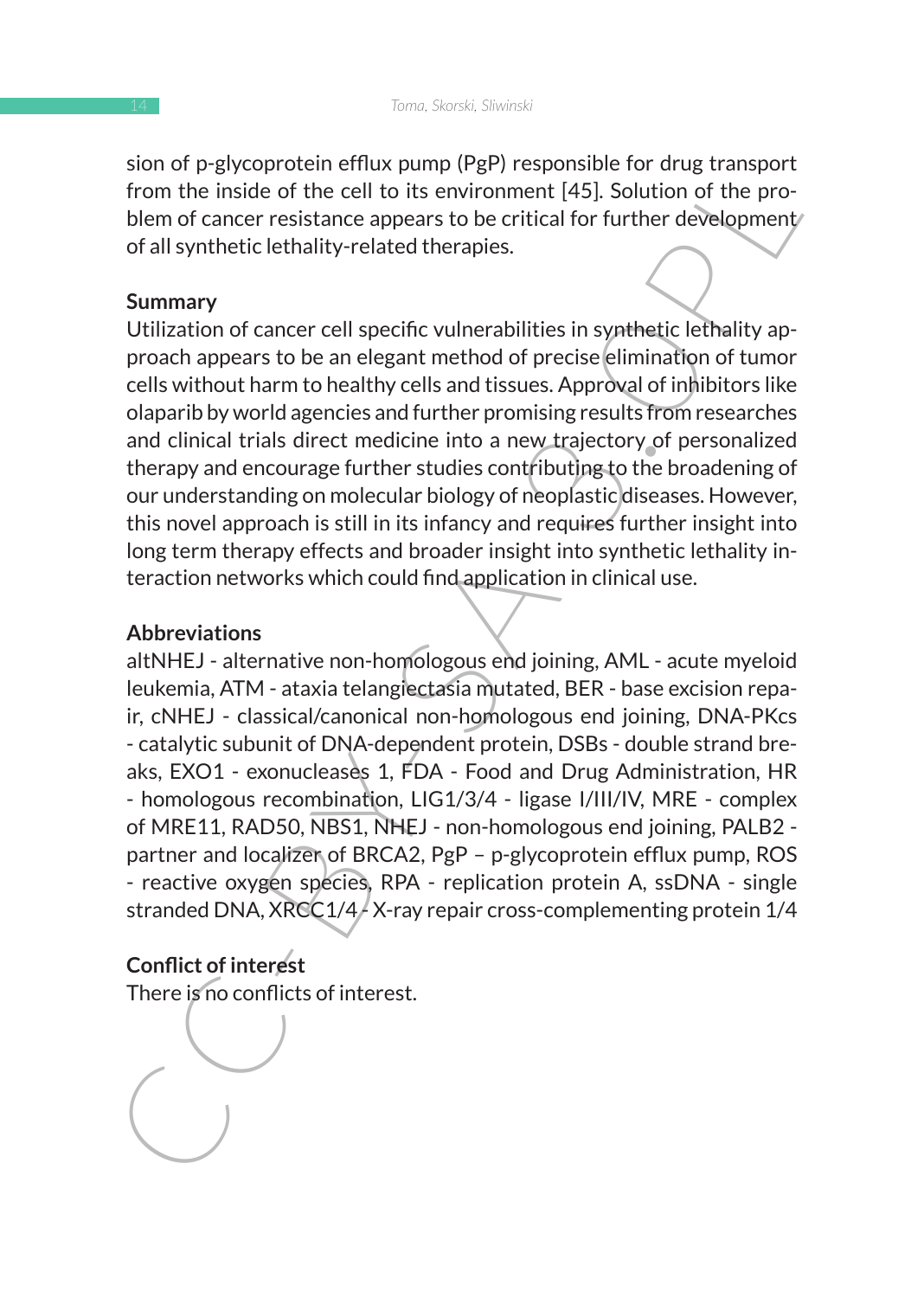15



Figure 1. The concept of synthetic lethality. Normal cells possess two functional, alternative pathways of the process crucial for their survival (e.g. dependent to either gene A or B essential for these pathways). In tumor cells, genomic instability often eliminates one of the pathways (loss of function mutation in A gene) arising cell "addiction" to the alternative route. Impairment of the alternative pathway (B gene) due to the loss of function mutation or to the targeting it with inhibitor would result in cell death. Mutation or inhibition of B gene in normal cell does not significantly affect its survival, since basic pathway dependent on A gene remains functional.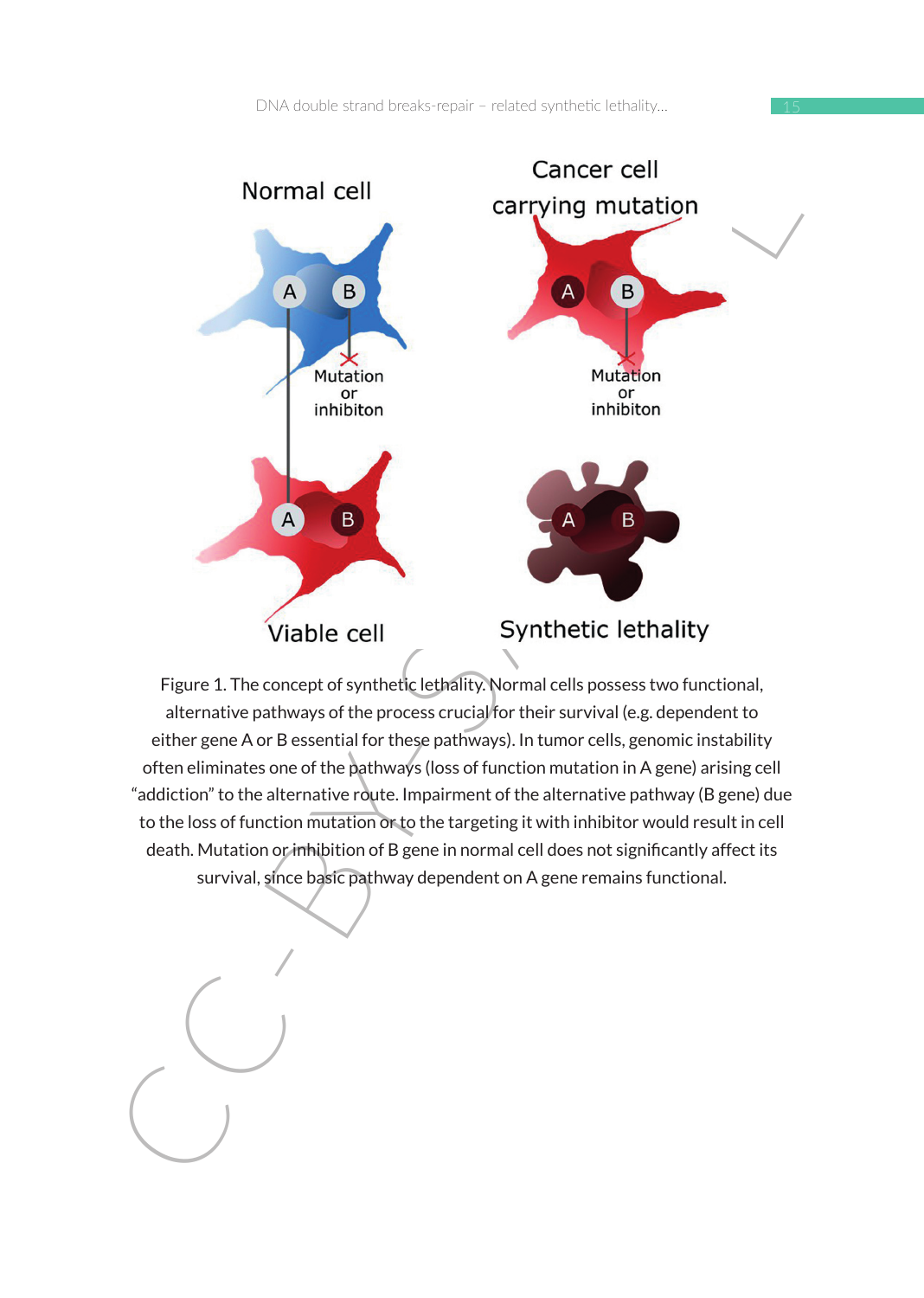## **References**

1. Mehta A, Haber JE. Sources of DNA double-strand breaks and models of recombinational DNA repair. Cold Spring Harb Perspect Biol 2014, 6 (9), a016428.

2. Chapman JR, Taylor MR, Boulton SJ. Playing the end game: DNA double-strand break repair pathway choice. Mol Cell 2012, 47 (4), 497–510.

3. Cannan WJ, Pederson DS. Mechanisms and Consequences of Double- -Strand DNA Break Formation in Chromatin. J Cell Physiol 2016, 231 (1), 3–14.

4. Curtin NJ. DNA repair dysregulation from cancer driver to therapeutic target. Nat Rev Cancer 2012, 12 (12), 801–17.

References<br>
1. Metha A, Haber JE. Sources of DNA double-strand breaks and models<br>
1. Metha A, Haber JE. Sources of DNA double-strand breaks and models<br>
6 (9), a016428.<br>
2. Chapman JR, Taylor MR, Boulton SJ. Playing the end 5. Dobzhansky T. Genetics of natural populations; recombination and variability in populations of Drosophila pseudoobscura. Genetics 1946, 31, 269–90.

6. Hartwell LH, Szankasi P, Roberts CJ, Murray AW, Friend SH. Integrating genetic approaches into the discovery of anticancer drugs. Science 1997, 278 (5340), 1064–8.

7. Hanahan D, Weinberg RA. The hallmarks of cancer. Cell 2000, 100 (1), 57–70.

8. Nagel R, Semenova EA, Berns A. Drugging the addict: non–oncogene addiction as a target for cancer therapy. EMBO Rep 2016, 17 (11), 1516– 1531.

9. Nickoloff JA, Jones D, Lee SH, Williamson EA, Hromas R. Drugging the Cancers Addicted to DNA Repair. J Natl Cancer Inst 2017, 109 (11).

10. Daley JM, Kwon Y, Niu H, Sung P. Investigations of homologous recombination pathways and their regulation. Yale J Biol Med 2013, 86 (4), 453–461.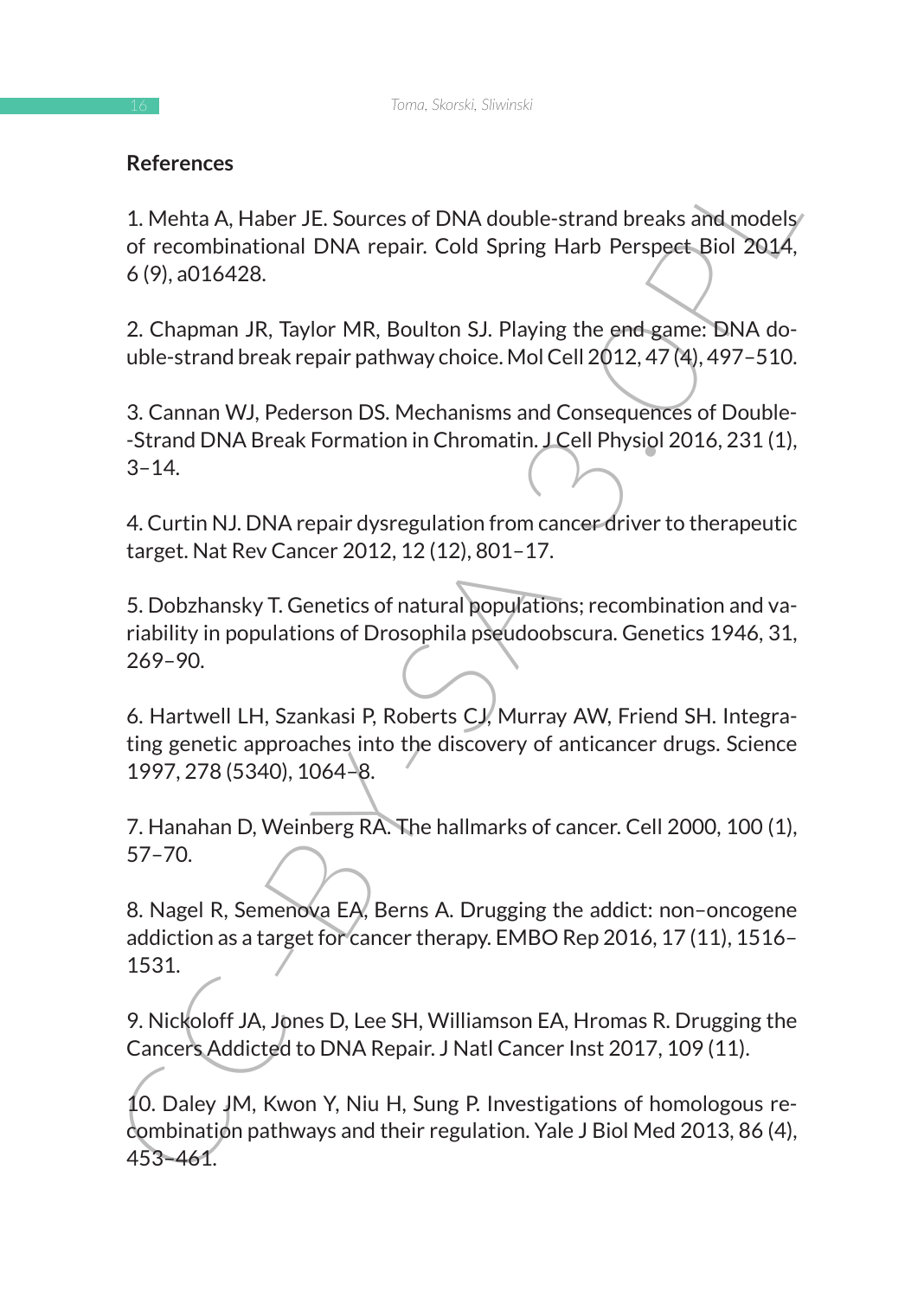17

11. Lieber MR. The mechanism of double-strand DNA break repair by the nonhomologous DNA end-joining pathway. Annu Rev Biochem 2010, 79, 181–211.

12. Meek K, Dang V, Lees-Miller SP. DNA-PK: the means to justify the ends? Adv Immunol 2008, 99, 33–58.

13. Ochi T, Blackford AN, Coates J et al. PAXX, a paralog of XRCC4 and XLF, interacts with Ku to promote DNA double-strand break repair. Science 2015, 347 (6218), 185–8.

1. Lieter with the mechanismin double-start DIVA Discrete Repair by the<br>
nonhomologous DNA end-joining pathway. Annu Rev Biochem 2010, 79,<br>
181-211.<br>
12. Meek K, Dang V, Lees-Miller SP. DNA-PK: the means to justify the<br>
en 14. Soni A, Siemann M, Pantelias GE, Iliakis G. Marked contribution of alternative end-joining to chromosome-translocation-formation by stochastically induced DNA double-strand-breaks in G2-phase human cells. Mutat Res Genet Toxicol Environ Mutagen 2015, 793, 2–8.

15. Frit P, Barboule N, Yuan Y, Gomez D, Calsou P. Alternative end-joining pathway(s): bricolage at DNA breaks. DNA Repair (Amst) 2014, 17, 81–97.

16. Jasin M, Rothstein R. Repair of strand breaks by homologous recombination. Cold Spring Harb Perspect Biol 2013, 5 (11), a012740.

17. Stoppa-Lyonnet D. The biological effects and clinical implications of BRCA mutations: where do we go from here? Eur J Hum Genet 2016, 24 Suppl 1, S3–9.

18. van den Bosch M, Lohman PH, Pastink A. DNA double-strand break repair by homologous recombination. Biol Chem 2002, 383 (6), 873–92.

19. Ma CJ, Kwon Y, Sung P, Greene EC. Human RAD52 interactions with Replication Protein A and the RAD51 presynaptic complex. J Biol Chem 2017.

20. Kumar A, Purohit S, Sharma NK. Aberrant DNA Double-strand Break Repair Threads in Breast Carcinoma: Orchestrating Genomic Insult Survival. J Cancer Prev 2016, 21 (4), 227–234.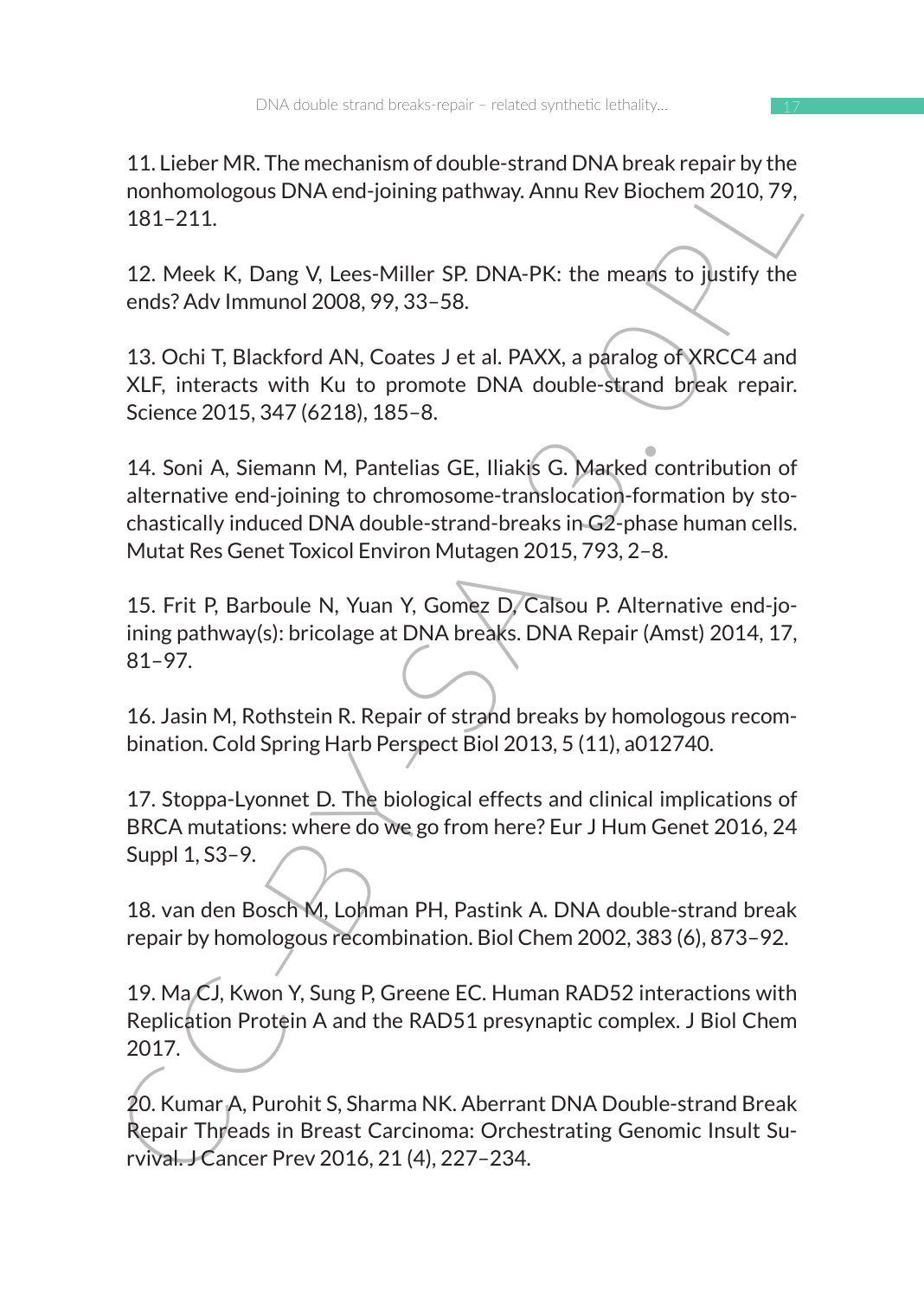21. O'Neil NJ, Bailey ML, Hieter P. Synthetic lethality and cancer. Nat Rev Genet 2017.

22. Farmer H, McCabe N, Lord CJ et al. Targeting the DNA repair defect in BRCA mutant cells as a therapeutic strategy. Nature 2005, 434 (7035), 917–21.

23. Simbulan-Rosenthal CM, Haddad BR, Rosenthal DS et al. Chromosomal aberrations in PARP(-/-) mice: genome stabilization in immortalized cells by reintroduction of poly(ADP-ribose) polymerase cDNA. Proc Natl Acad Sci U S A 1999, 96 (23), 13191–6.

24. Malyuchenko NV, Kotova EY, Kulaeva OI, Kirpichnikov MP, Studitskiy VM. PARP1 Inhibitors: antitumor drug design. Acta Naturae 2015, 7 (3), 27–37.

25. Mao Z, Jiang Y, Liu X, Seluanov A, Gorbunova V. DNA repair by homologous recombination, but not by nonhomologous end joining, is elevated in breast cancer cells. Neoplasia 2009, 11 (7), 683-91.

26. Mai PL, Chatterjee N, Hartge P et al. Potential excess mortality in BRCA1/2 mutation carriers beyond breast, ovarian, prostate, and pancreatic cancers, and melanoma. PLoS One 2009, 4 (3), e4812.

2.1. Over we, meter P. Synthett Lethaniy and Cancer, Nat nev<br>
Cenet 2017.<br>
22. Farmer H, McCabe N, Lord CJ et al. Targeting the DNA repair defect<br>
in BRCA mutant cells as a therapeutic strategy. Nature 2005, 434 (7035),<br>
9 27. Podszywalow-Bartnicka P, Wolczyk M, Kusio-Kobialka M et al.Downregulation of BRCA1 protein in BCR-ABL1 leukemia cells depends on stress-triggered TIAR-mediated suppression of translation. Cell Cycle 2014, 13 (23), 3727–41.

28. Oei AL, van Leeuwen CM, Ahire VR et al. Enhancing synthetic lethality of PARP-inhibitor and cisplatin in BRCA-proficient tumour cells with hyperthermia. Oncotarget 2017, 8 (17), 28116–28124.

29. Yuan Z, Chen J, Li W et al.PARP inhibitors as antitumor agents: a patent update (2013–2015). Expert Opin Ther Pat 2017, 27 (3), 363–382.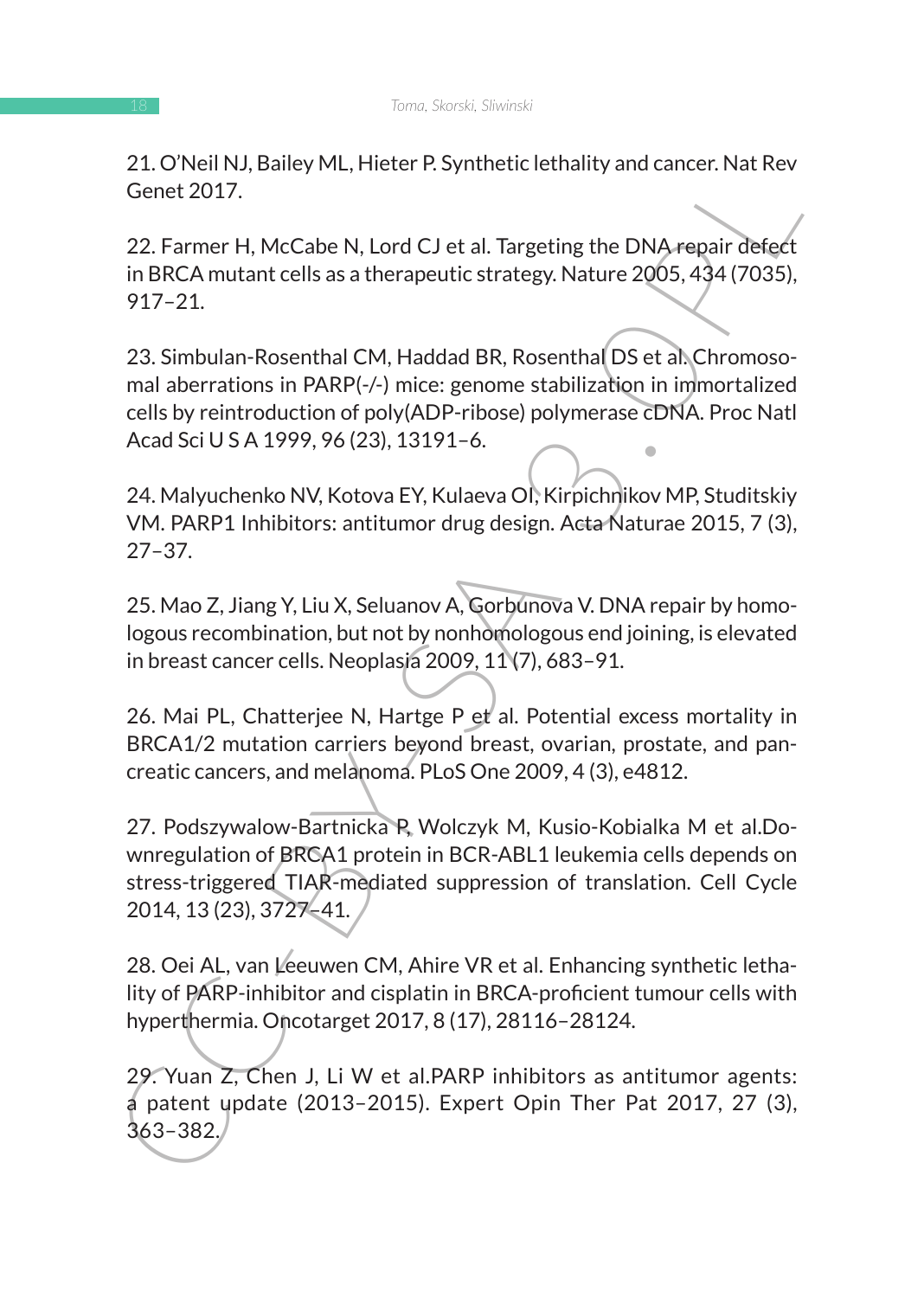30. Papeo G, Forte B, Orsini P et al. Poly(ADP-ribose) polymerase inhibition in cancer therapy: are we close to maturity? Expert Opin Ther Pat 2009, 19 (10), 1377–400.

31. Shen Y, Rehman FL, Feng Y et al. BMN 673, a novel and highly potent PARP1/2 inhibitor for the treatment of human cancers with DNA repair deficiency. Clin Cancer Res 2013, 19 (18), 5003–15.

32. Czyz M, Toma M, Gajos-Michniewicz A et al.PARP1 inhibitor olaparib (Lynparza) exerts synthetic lethal effect against ligase 4-deficient melanomas. Oncotarget 2016, 7 (46), 75551–75560.

33. Gafencu GA, Tomuleasa CI, Ghiaur G. PARP inhibitors in acute myeloid leukaemia therapy: How a synthetic lethality approach can be a valid therapeutic alternative. Med Hypotheses 2017, 104, 30–34.

So. Papeo G, Fore B, Olstini Peta L. PolytuP-1100se Jouyine as units<br>
bition in cancer therapy, are we close to maturity? Expert Opin Ther Pat<br>
2009, 19 (10), 1377–400.<br>
31. Shen Y, Rehman FL, Feng Y et al. BMN 673, a nove 34. Lok BH, Carley AC, Tchang B, Powell SN. RAD52 inactivation is synthetically lethal with deficiencies in BRCA1 and PALB2 in addition to BRCA2 through RAD51-mediated homologous recombination. Oncogene 2013, 32 (30), 3552–8.

35. Reiss KA, Herman JM, Zahurak M et al. A Phase I study of veliparib (ABT-888) in combination with low-dose fractionated whole abdominal radiation therapy in patients with advanced solid malignancies and peritoneal carcinomatosis. Clin Cancer Res 2015, 21 (1), 68–76.

36. Gill SJ, Travers J, Pshenichnaya I et al. Combinations of PARP Inhibitors with Temozolomide Drive PARP1 Trapping and Apoptosis in Ewing's Sarcoma. PLoS One 2015, 10 (10), e0140988.

37. Roos WP, Nikolova T, Quiros S et al. Brca2/Xrcc2 dependent HR, but not NHEJ, is required for protection against O(6)-methylguanine triggered apoptosis, DSBs and chromosomal aberrations by a process leading to SCEs. DNA Repair (Amst) 2009, 8 (1), 72–86.

38. Sikov WM. Assessing the role of platinum agents in aggressive breast cancers. Curr Oncol Rep 2015, 17 (2), 3.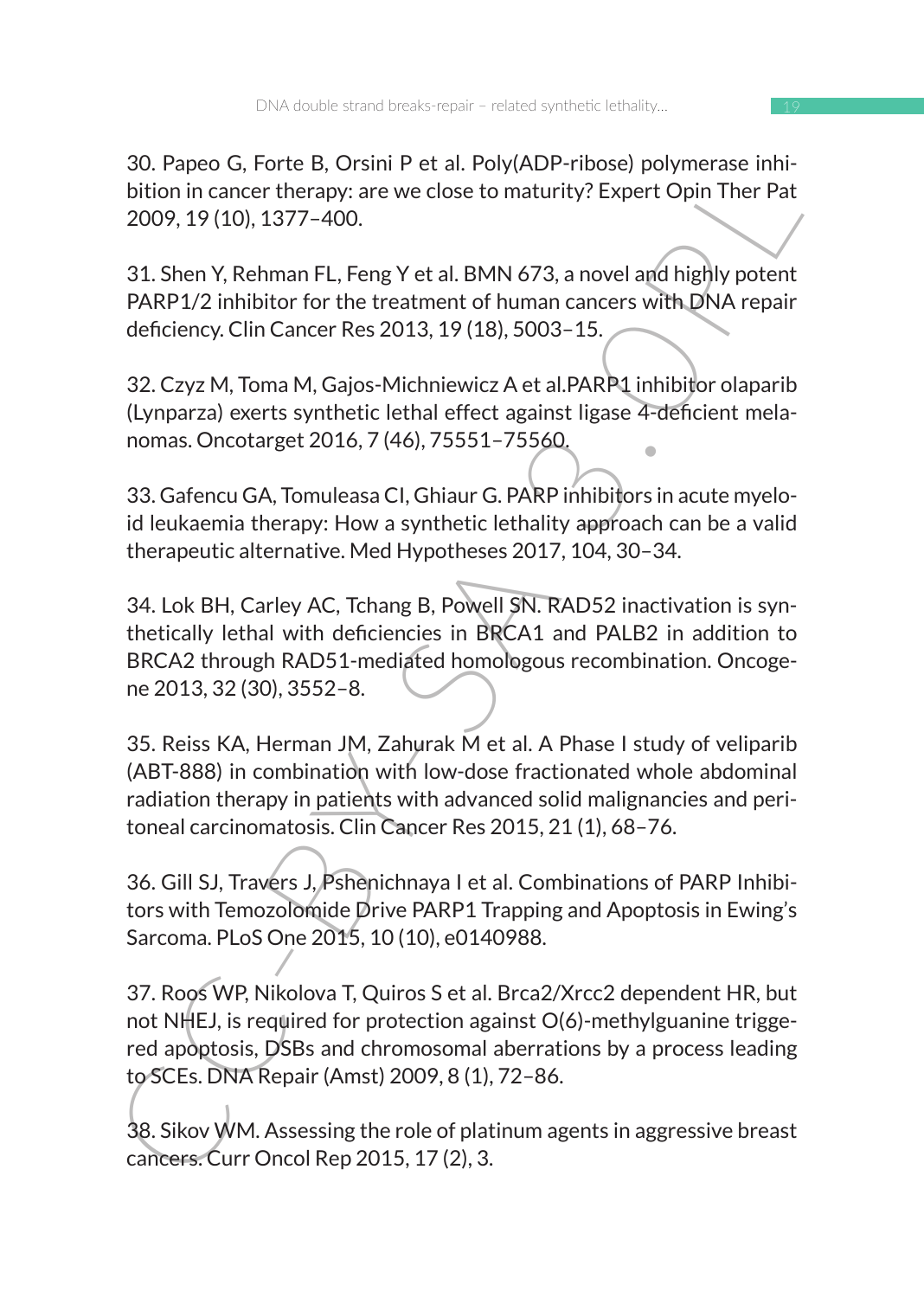39. Hastak K, Alli E, Ford JM. Synergistic chemosensitivity of triple-negative breast cancer cell lines to poly(ADP-Ribose) polymerase inhibition, gemcitabine, and cisplatin. Cancer Res 2010, 70 (20), 7970–80.

40. Das BB, Huang SY, Murai J et al. PARP1-TDP1 coupling for the repair of topoisomerase I-induced DNA damage. Nucleic Acids Res 2014, 42 (7), 4435–49.

37. Haskar K, Airet, Froto Jav., Syret Black Chemiosteristivity of urple-inegativity<br>sive breast cancer cell lines to poly(ADP-Ribose) polymerase infibition,<br>gemcitabine, and cisplatin. Cancer Res 2010, 70 (20), 7970–80.<br>4 41. Bang YJ, Im S-A, Lee K-W et al.Randomized, double-blind phase II trial with prospective classification by ATM protein level to evaluate the efficacy and tolerability of olaparib plus paclitaxel in patients with recurrent or metastatic gastric cancer. Journal of clinical oncology 2015, 33 (33), 3858–3865.

42. Drost R, Bouwman P, Rottenberg S et al. BRCA1 RING function is essential for tumor suppression but dispensable for therapy resistance. Cancer Cell 2011, 20 (6), 797–809.

43. Norquist B, Wurz KA, Pennil CC et al. Secondary somatic mutations restoring BRCA1/2 predict chemotherapy resistance in hereditary ovarian carcinomas. J Clin Oncol 2011, 29 (22), 3008–15.

44. Oplustilova L, Wolanin K, Mistrik M et al. Evaluation of candidate biomarkers to predict cancer cell sensitivity or resistance to PARP-1 inhibitor treatment. Cell Cycle 2012, 11 (20), 3837–50.

45. Wurzer G, Herceg Z, Wesierska-Gadek J. Increased resistance to anticancer therapy of mouse cells lacking the poly(ADP-ribose) polymerase attributable to up-regulation of the multidrug resistance gene product P-glycoprotein. Cancer Res 2000, 60 (15), 4238–44.